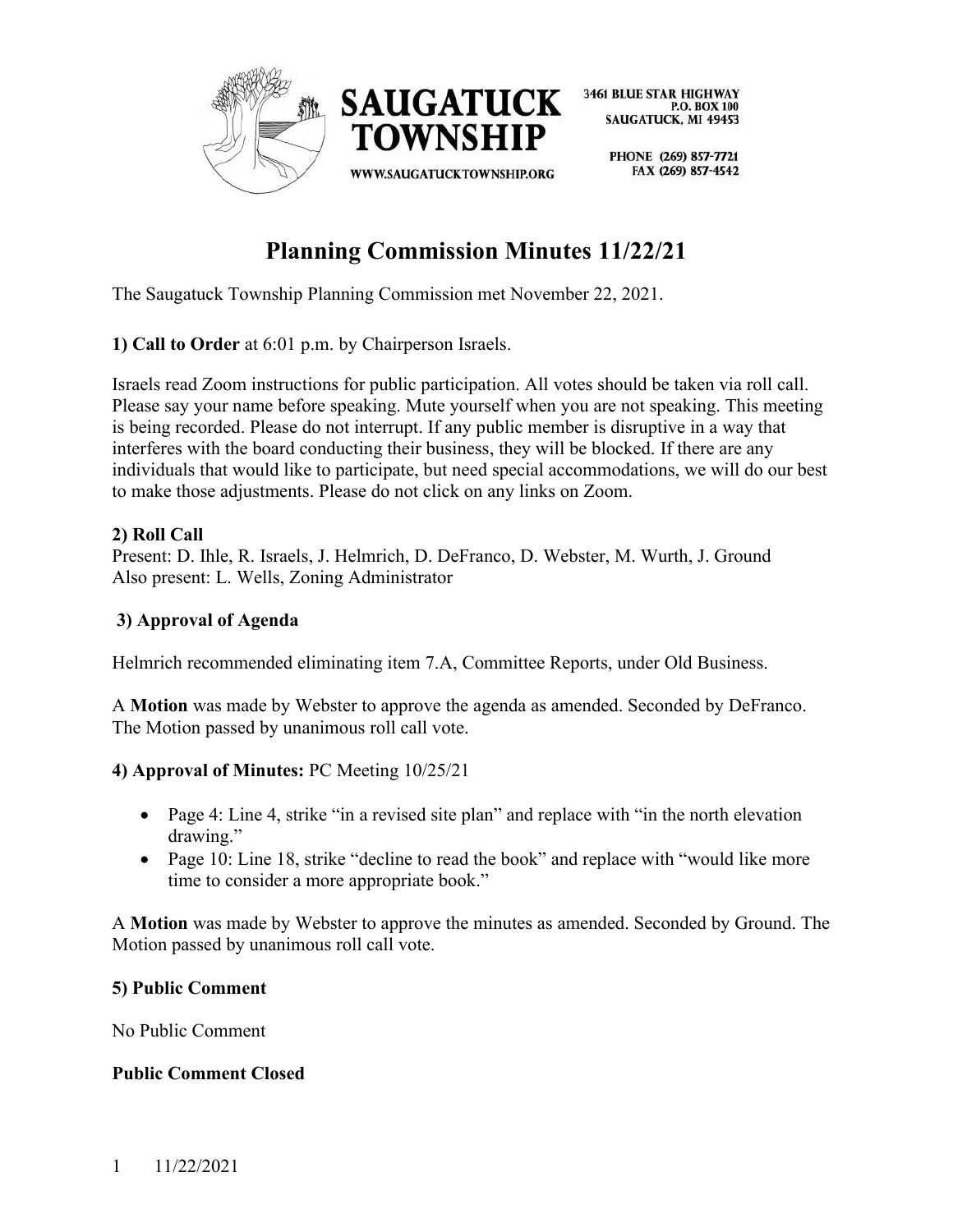



> PHONE (269) 857-7721 FAX (269) 857-4542

# **6) New Business**

#### **A. Public Hearing, Rezoning Request, Midwest V, LLC parcel number 20-032-046-00 rezoning portion from A-2 to C-1 and rezoning portion of C-1 to A-2. Parcel is vacant and located near 68th and 124th**

Wells introduced the project, reviewing zoning map and rezoning request. Wells also read through factors to consider in determining the appropriateness of rezoning request. Wells explained that the applicant's rezoning request was to move 1.414 acres of commercial from the northeast to the southwest of their 19.07-acre parcel, an area presently zoned A-2, and align it with their existing .92 acres of C-1. The rezoning would not result in a net increase of commercially zoned land, but is a relocation of commercial within a 19.07-acre parcel.

Andrew Rossell, Kalamazoo, MI, with AR Engineering introduced himself as the Project Manager. Complimented the detailed staff report provided to commissioners, and said that he would be able to answer any questions from commissioners on behalf of the applicant.

Israels opened Public Hearing.

Israels said that there had been multiple correspondences received concerning the rezoning application. Wells added that all correspondence received were on file at the TWP and all were against the rezoning request. Wells read off the names of those who sent the TWP correspondence:

- Margaret Harrison, 6820 Dale Ct.
- Tara Warner 2671 Lakeshore Dr.
- Sylvan Shores and Meadows Home Owners Association
- Janet Schroeder, 6944 Lakeshore Ct.
- Sherry Edris 2534 Lakeshore Dr.
- Katherine Stiver, 2538 Lakeshore Dr.
- Nancy Rosener

Wurth asked if there were any reasons given for opposing the rezoning request. Wells said the correspondences all referenced a Dollar General store and were concerned with loading docks, parking lots, increased traffic, brownfield/environmental concerns, a business at that site not being harmonious with the area and not being consistent with the tourist nature of the area. Wurth asked why the correspondences were relevant to the present rezoning request. Wells could not answer that, but said that those were the comments received. Wells clarified that there had not been a site plan submitted nor any request for a specific end user; rezoning to C-1 would allow any of the approved uses in C-1. Wells noted that currently the property owner can do any of the activities allowed in C-1 in the part of the parcel presently zoned C-1.

1. Lynn Kirkcaldy, 2402 Lakeshore Dr., was opposed to the rezoning request because of the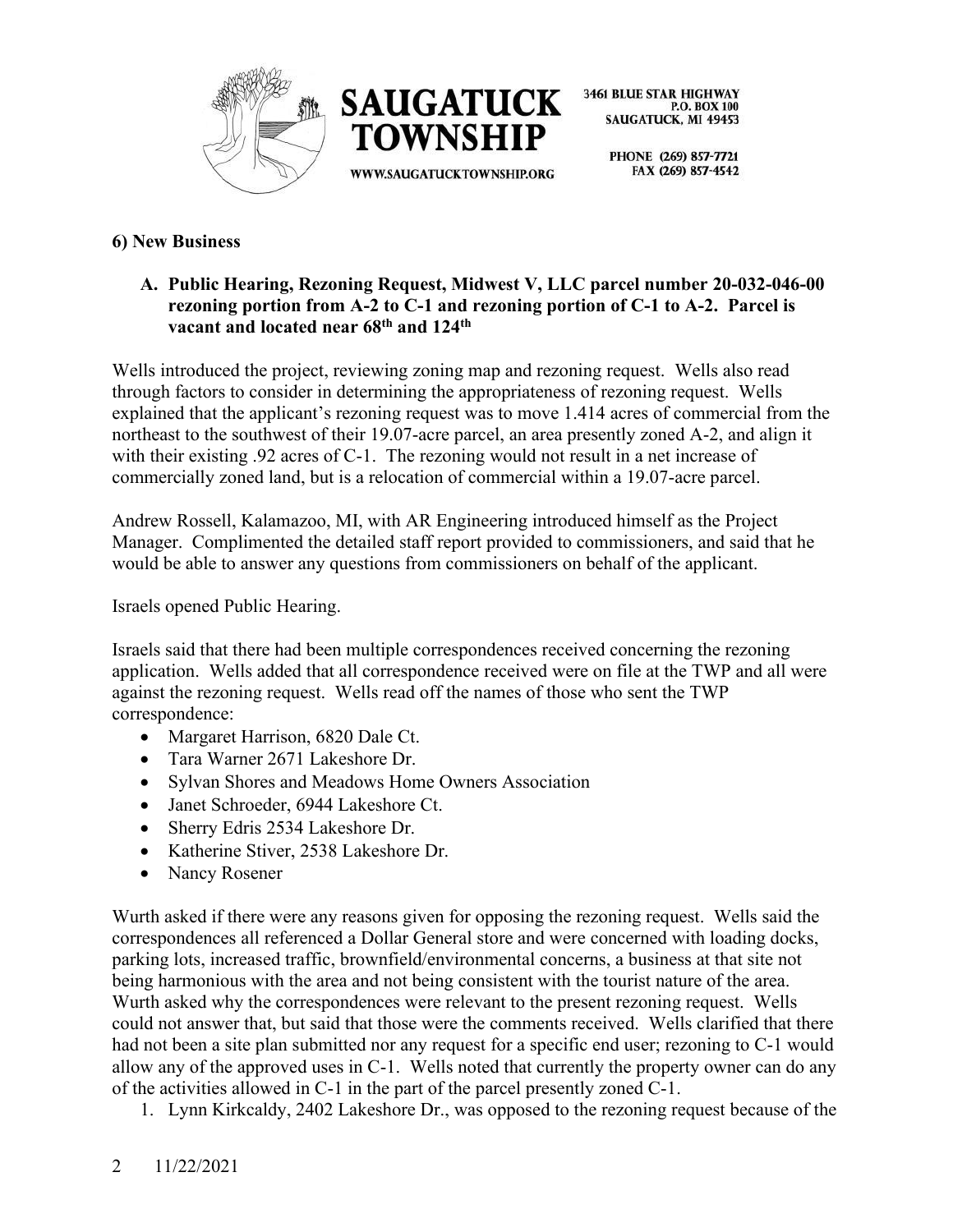



PHONE (269) 857-7721 FAX (269) 857-4542

limited frontage on M-89 and the possible traffic issues that could arise.

**TOWNSHIP** 

WWW.SAUGATUCKTOWNSHIP.ORG

- 2. Sue Fencl, 2492 Lakeshore Dr., thanked TWP for providing a better understanding of the request.
- 3. Don Olendorf, 2432 Lakeshore Dr., thanked TWP for the information shared and expressed concerns for future traffic issues that may arise from a business at that location.
- 4. Carol Josefowicz, 2334 Lakeshore Dr., concerned with lot's limited frontage on M-89 and ability to safely enter and exit the property.
- 5. Jennifer Drew, 2435 64<sup>th</sup> St., was against the rezoning. Drew traveled in that area often and stated that it could be dangerous with present traffic congestion.

Webster inquired about a remark in the Master Plan that said that general businesses should not be located in highway interchange areas and noted that the comment was in association with the northern portion of BSH. Webster wondered if the comment pertained to the north highway interchange and not the south interchange presently being discussed. Wells said she would have to review the Master Plan, but agreed that the Master Plan identified distinct areas along BSH.

Helmrich said that historically the property in question had been considered for a truck stop and asked Wells to clarify whether a truck stop had by-right usage for the property. Wells said that "truck stop" is a use in the TWP zoning table and that the zoning table specifies which districts in which a use could be located. "Truck stop" is not a use allowable in the C-1 district and so there could not be a truck stop at the property under discussion. Israels noted that most properties located at an interchange in the TWP are zoned C-3, whereas the site in question is zoned C-1. Given the Zoning Ordinance, Israels believed that the C-1 district is more tourist and small business oriented. Helmrich asked Wells to list some of the land uses allowable by right in the C-1 district. Wells read the purpose statement for C-1 district and said uses allowable byright in C-1 include ambulance service, antique shops, resale shops, bakeries, bait and tackle, bank and financial offices including drive-up facilities, barber/beauty shop, florist, dental/medical, dance studio, taxidermy, art/music studio, gift shops, book/video/record stores, convenience store, party store, retail and convenience printing, travel agency, restaurants (fullservice, excluding drive-through), bars/taverns/lounges. Wells mentioned additional special uses cited in the zoning ordinance.

DeFranco referenced Rossell saying that the applicant had a buyer for the property, and ask him to clarify. Rossell stated that the applicant's client has an option to purchase the property contingent upon its rezoning and that application for rezoning was on behalf of the current property owner.

#### **Public Hearing Closed**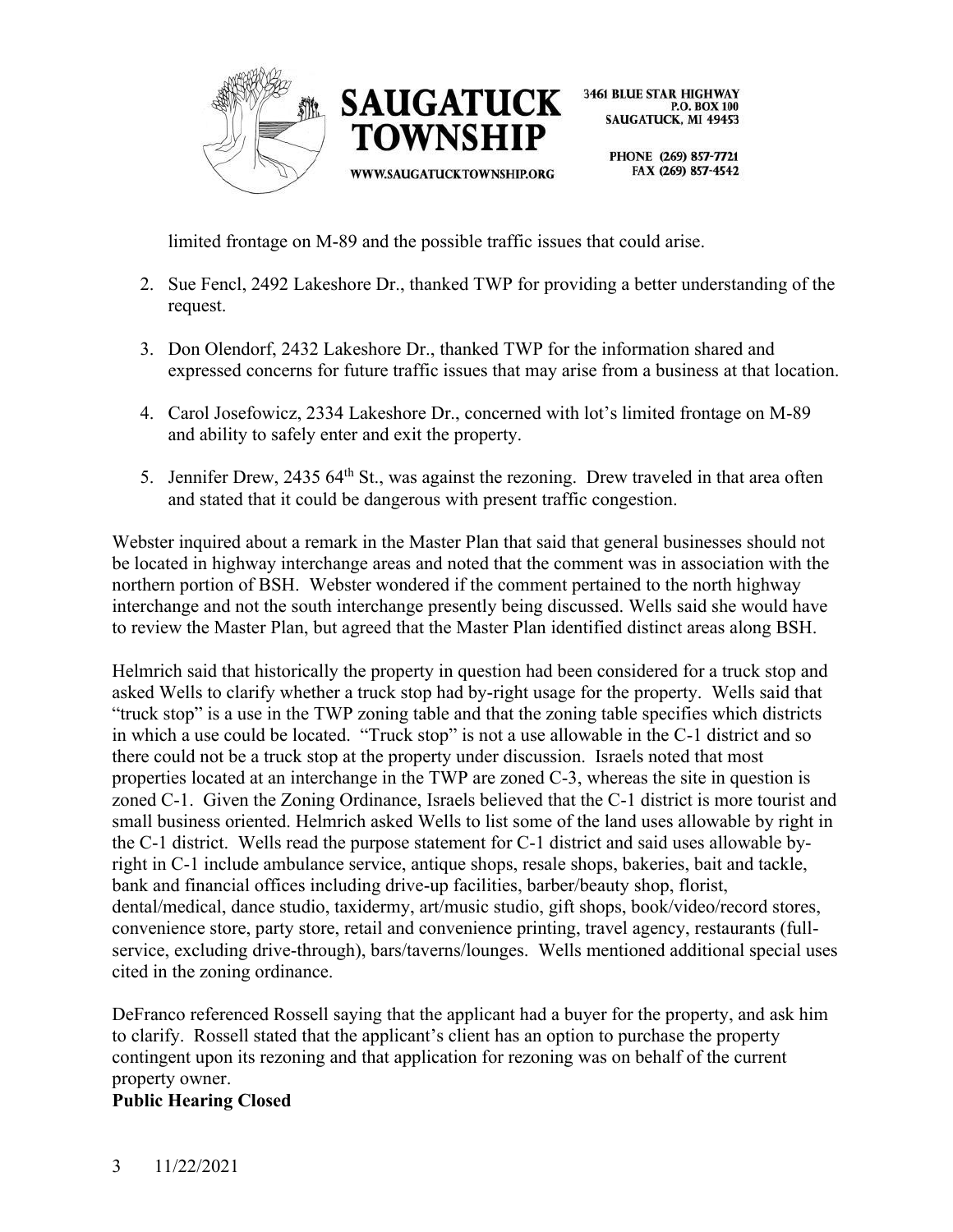



> PHONE (269) 857-7721 FAX (269) 857-4542

Webster asked if the rezoning would result in a land-locking of the A-2 portion of the property. Wells said that there is access on BSH. Webster said PC would need to consider in future site plans whether owner would have to secure an easement on 124<sup>th</sup> Ave. Ihle asked if the owner of the 19-acre site also owned the 1 acre parcel at the south/west border of the 19-acre parcel. Wells said yes. Ground asked if Midwest V intended to purchase only the rezoned parcel and not both parcels shown on the map provided. Rossell confirmed this to be the case. Ihle noted that there would be a net loss of commercial and a gain to A-2 with this rezoning, and did not see any concerns with the rezoning given that C-1 was being moved to border I-196. Ihle asked if staff knew anything about the brownfield environmental issues with the site. Wells did not know. Ground said it made sense to consolidate the commercial area along M-89. DeFranco noted that neighboring commercial lots were non-conforming, and wondered if it would be reasonable to anticipate the applicant could secure a variance. Wells said she could not speculate, because it would ultimately depend upon the applicant to make a case according to dimensional variance standards. Wurth agreed with Ihle and did not see any reason to block the rezoning request.

Israels noted that the rezoning request appears to make the property more conforming to the land use plan than its present zoning, and that it did not make sense to have a C-1 district behind business lots on M-89. Israels added that she like the zoning being C-1 and not C-3, and that the C-1 designation was more appropriate for that area. DeFranco mentioned that I-196 is designated a Tree Protection Zone in the Tree Ordinance and that a healthy tree buffer could be required of an applicant. Wells noted that a site plan would have to adhere to all zoning requirements including architectural requirements. Helmrich noted that the rezoning is aligned with the TWP's interest in encouraging economic development.

A **Motion** was made by Wurth to support the rezoning request, Midwest V, LLC parcel number 20-032-046-00 rezoning portion from A-2 to C-1 and rezoning portion of C-1 to A-2 given that the rezoning (1) results in a net decrease in commercially zoned area, (2) is consistent with the Master Plan given that the Master Plan shows residential use in the area requested to be rezoned A-2, (3) fits the zoning description for C-1, (4) is consistent with the Master Plan in recognizing economic establishments at Freeway and M-89 interchange, and (5) any potential project would require site plan review and PC approval. Seconded by Ihle. The Motion passed by unanimous roll call vote.

# **B. Public Hearing, Special Approval Use Amendment, RJ Prospects and Top Grade, LLC, 6135 133rd Avenue, between 60th and 62nd, to reduce the size of the approved pond. Parcel: 03-20-012-005-20**

Wells introduced the project. Wells stated that the original approval was for a sand mining operation; the original proposal included a 3.5-acre pond, 11 ft. deep that was to be filled by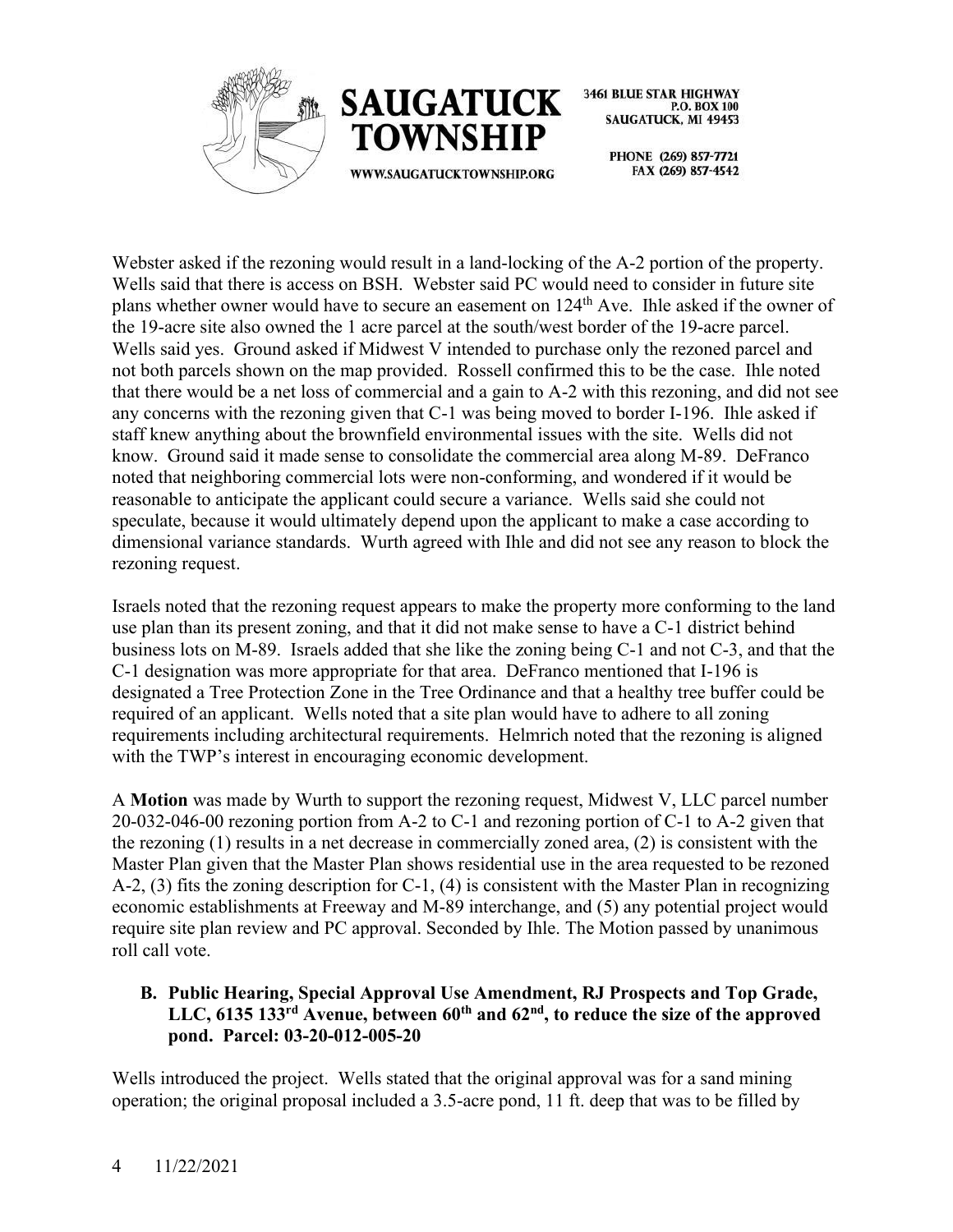



WWW.SAUGATUCKTOWNSHIP.ORG

**3461 BLUE STAR HIGHWAY** P.O. BOX 100 SAUGATUCK, MI 49453

> PHONE (269) 857-7721 FAX (269) 857-4542

tapping into the water table. Wells said that there were several inconsistencies between the original site plan and the current state of the site including elevation discrepancies and no consistent presence of water in the pond. Wells said that staff had received a call from someone interested in purchasing the property and who wanted to know if the work completed was consistent with the approved site plan, which gave staff the opportunity to review the approved plans and conditions. When staff visited the site, they discovered that all the following were not per approved plans: the pond depth, water source to fill the pond, circumference and shape of pond, 4" of topsoil described in the 2018 narrative, seeding, failure to stabilize banks of pond. In addition, Top Grade received a violation from EGLE for diverting water from the established ash drain to fill the pond. Wells said that Top Grade then applied for a pond permit with EGLE which they were denied and thus were required to restore the ash drain. Wells said that the pond, as it stands, is essentially a storm water pond, not a recreational pond nor an aesthetic pond. Wells noted that the pond depth fluctuates between 2-3ft, which is highly dependent on the amount of storm water and will never have a consistent depth. Wells explained that to excavate down into the water table would require Top Grade to apply for a new SAU and continue to mine to penetrate the water table. Top Grade was wanting to leave the site as is. Wells reiterated that there was no water source supplying the pond and it was not expected to fill over time. Wells noted that the slopes are much steeper than was approved, so steep that they will not hold top soil. Wells said Top Grade has made a submittal to amend their SAU because the site does not match what was approved and TWP staff's job is to go through the standards and determine how the standards could be met.

Applicant, Ross Veltema, said that EGLE did not deny Top Grade's pond permit, but that Top Grade dropped the application. Wells said that Top Grade was issued a violation by EGLE, which Veltema confirmed. Veltema said he had hired Kurt Koella of Lakeshore Environmental because he wanted to build a bigger pond than what had been permitted. Veltema said that he wanted to clay line the pond to make it more aesthetically pleasing, but he ran into the mining deadline which was a big part of shrinking the size of the pond. Veltema mentioned walking the site with former TWP Manager Graham and expressing his intention to clay line the pond. Veltema claimed that the TWP had no proof that the slopes of the pond were steeper than the approved grade and maintained that the slopes were a grade of 1:3 as was permitted. Veltema said that the top ring of the site was layered with top soil and the reason the rest of the site did not get top soil was due to his belief that the rest of the area would be underwater. After the EGLE violation, Veltema restored the ash drain, not knowing at the time of the drain's complexity. Veltema said everything changed when a neighbor approached him and expressed interest in purchasing the property as is; other than that, Veltema had every intention on working with EGLE to get the necessary pond permit and to return to the TWP with a development plan. Veltema noted that the sale of the property to the neighbor had not been executed. Veltema reiterated that the size of the pond was going to be bigger, but they ran up against the SAU deadline. Veltema also knew that digging into the water table was controversial and thought it was a positive if it could be avoided. Veltema said that the interested neighbor approached the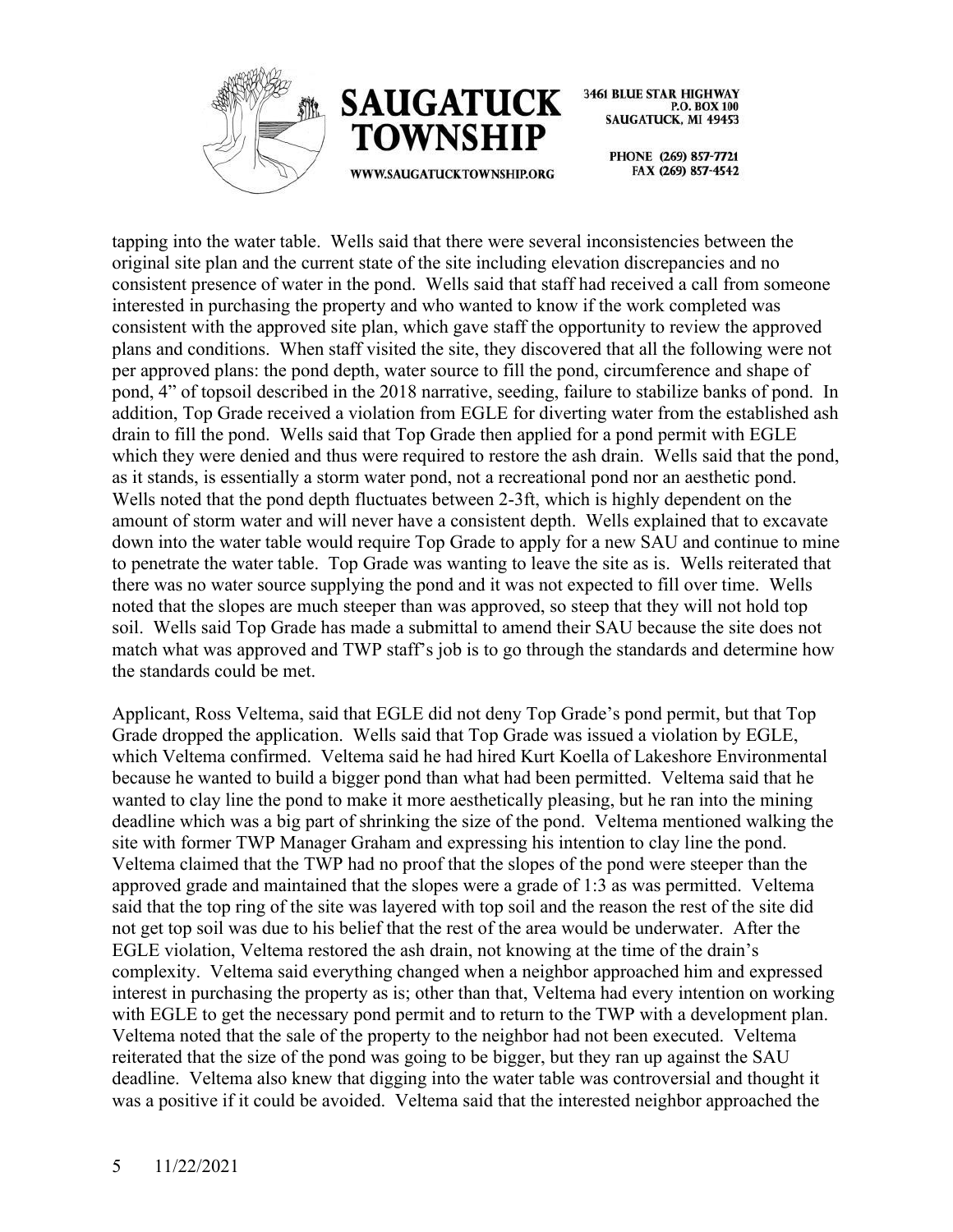



> PHONE (269) 857-7721 FAX (269) 857-4542

TWP to find out if he could purchase the property as is, not to find out if the site was built to plan. Veltema acknowledged that after his meeting with the TWP he recognized that things could be improved at the site and was willing to make those improvements, but has not made any changes in anticipation of coming before the PC. Veltema said that if any commissioners were interested in learning about the difference between a clay-lined pond and a water table pond, he brought with him Koella, a hydrogeologist with Lakeshore Environmental, to answer questions.

Kurt Koella, Grand Haven, a hydrogeologist with Lakeshore Environmental said that the characterization of the project was misleading; they had been "jacked around" by EGLE and that made proceeding difficult. Koella asserted that TG had several good proposals but it had been difficult to adjust to neighbors and EGLE. With regards to the drain, Koella said that TG had talked to the Allegan County Roads Commission and Allegan County and both said diverting the drain would not be an issue, despite it becoming an issue. Koella said that despite the challenges there was an opportunity here. Koella maintained that the slope grade was correct but acknowledged they were rutted out and could be improved. Koella noted that the slopes were not seeded because TG was still deciding on how to proceed. Koella asserted the TG's present proposal was suitable. Koella had a pond at his own home and has built over 50 ponds in his career. Koella acknowledged that the site in question was challenging. Koella said he had been working on the site since the 1980s; it was beat up and Koella was happy when Veltema got involved in 2017 to clean it up and turn it into a pond. Koella believed the proposal was a good one and that it was aesthetically pleasing, adding that it has a buffer and most people do not know it's there. Koella added that even a shallow basin of water at the bottom was a great amenity to homeowners. Koella said that there are going to be more ponds/lakes like it in the future and that Koella himself had constructed lakes several hundred acres in size in subdivisions which are numerous in the area. Koella said he was not opposed to the project in any way and endorsed it.

Wells explained that staff and the TWP engineer were provided a survey from the applicant and calculated the slopes based on the applicant's survey. Wells was unsure why the applicant was disputing the grade of the slopes given that the calculation was made using data provided by the applicant. Wells maintained that the survey submitted by the applicant with respect to slope grade does not match what was approved. Wells reviewed the special land use standards specific to mining and special land use standards for uses in general. Wells said that the staff recommendation was to approve the amendment to the SAU with several conditions that would ensure the site would not continue to be the dangerous, eye-sore situation it is presently. Wells noted that new, high quality top soil needed to be brought to the site, seeding needs to occur, and work must be done to the slopes to make them more gentle. Wells also said that staff would recommend TG provide a new performance bond of around \$50,000 to ensure compliance. Wells reviewed the 18 conditions being recommended by staff.

Israels opened the public hearing.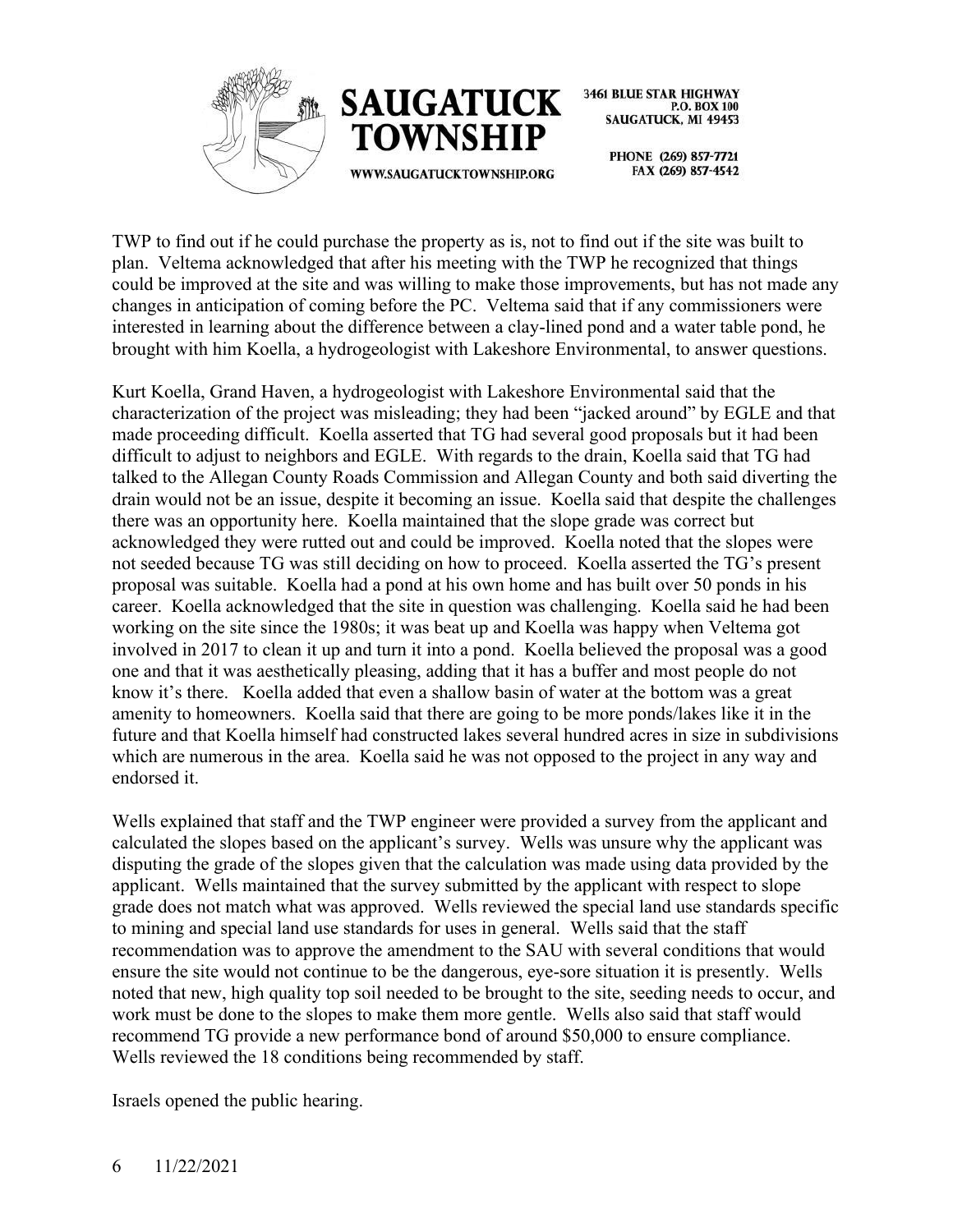



> PHONE (269) 857-7721 FAX (269) 857-4542

1. Jane and Larry Dickie, 6108 Old Allegan Rd, read the following correspondence sent to the TWP. Top Grade comes to you with a new application which they say is designed to rectify the mess created when they sand mined approximately 250,000 yd.<sup>3</sup> to 400,000 yd.³ of sand from the site on Old Allegan Road and 133rd St. in Saugatuck Township. I urge you to deny the request for continued digging to create what they say will be a 2 acre pond. And I ask that you instead require that they meet the obligations they agreed to at the Township Planning Commission Meeting on April 25, 2018, to restore the area to a green space with safe slopes, topsoil, and grass. And for the Top Grade to pay for expert consultation with the Outdoor Discovery Center on the ways to rehabilitate sand mine areas. There are several reasons why you must reject this application.

Top Grade has consistently filed applications for sand mining with, what appear to be intentionally misleading and erroneous statements:

Their first application for special use approval drew maps and indicated they would be removing 125,000 yd.<sup>3</sup> from an approximately 10 to 35-acre parcel to create a pond. They assured that their 4.9-acre pond [just under the 5 acres which required EGLE (DNR) permission] would naturally fill from groundwater When I took this to an expert geologist/hydrologist he looked at it and said they are removing no less than 400,000 yd.<sup>3</sup> of sand. This is not to create a pond; it is straight up sand mining. Planning commission rightly rejected the proposal.

Their second application amended the first and requested 400,000 yd.<sup>3</sup> with a hole that would be deeper than the aquifer which supplies all of the adjacent wells. They said thiswould create 3.5 acre pond. (See the attachment indicating the static water depths of all the surrounding wells. The wells range from 31 feet to 55 feet.). Their lawyer in turn pressured the Township lawyer with what we believe is an erroneous reading of the sand mining laws in effect at that time, indicating that they have a legal right to proceed even though it could be shown that they did not meet the five state law factors required to allow special use approval. At that point the planning commission voted 4 to 1 to approve the project with a set of conditions agreed to in writing and spoken . (See attached memo summarizing conditions placed by Saugatuck Township at the regular planning commission meeting on June 4, 2018.) While some conditions were met, such as building a berm and planting trees on the south side of the property, posting signs of possible drowning dangers, crushed asphalt was used in the driveway, 25 mile an hour posted speed limit for the trucks and gating was provided at the driveway entrance others were ignored. For example:

a. No berm nor trees were planted on the east side of the property to prevent dangerous sand dust from drifting into the neighbors' homes.

b. Excavation on-site shall have been seeded and graded in accordance with the S.E.S.C. & Grading plan dated December 4, 2017. It was not.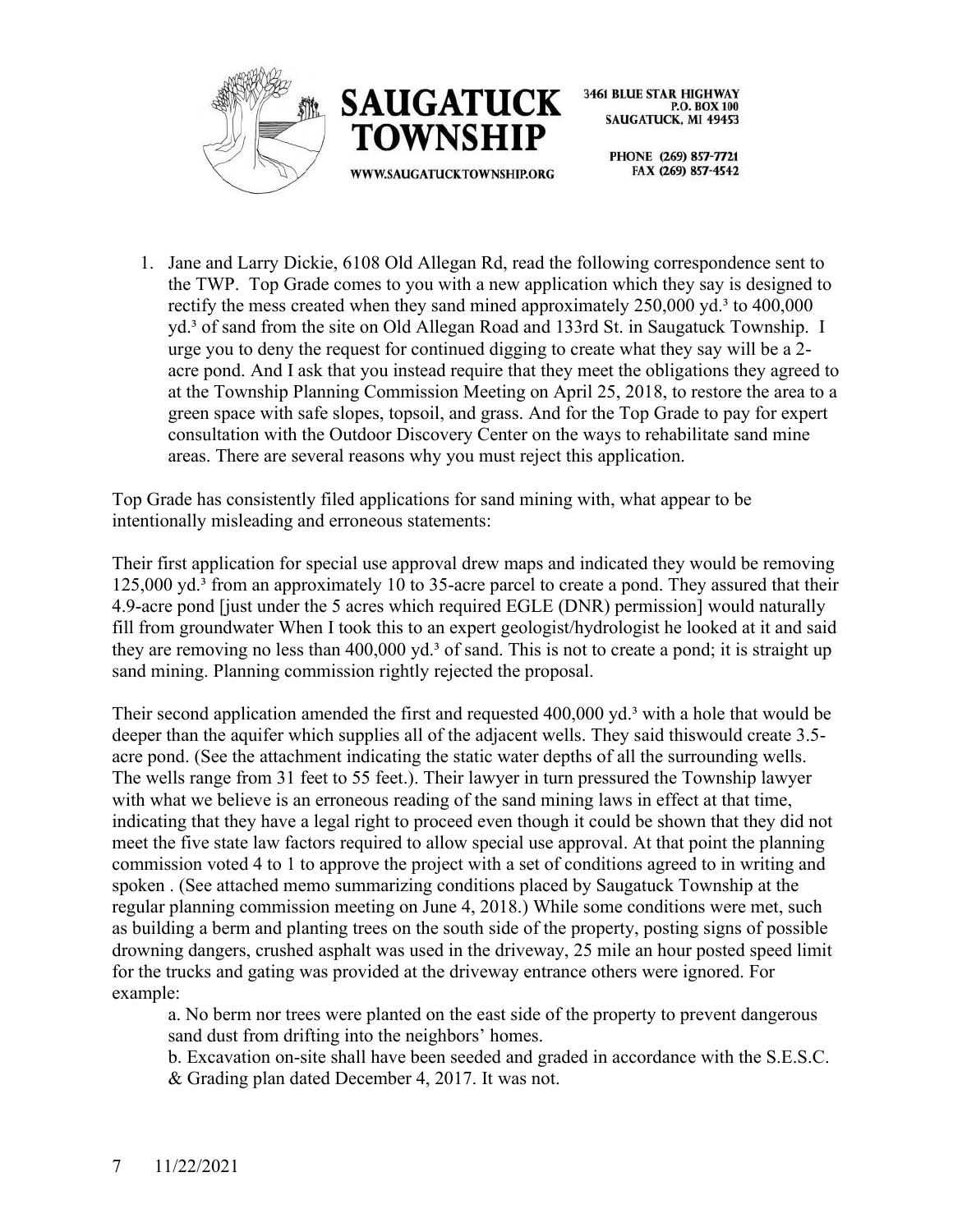



> PHONE (269) 857-7721 FAX (269) 857-4542

c. Upon completion of the pond the property will be graded to a minimum of 4 inches of topsoil over the exposed ground and the site will be seeded. It was not.

d. The pond will be excavated with side slopes 1:4. (The stipulation for the ratio for side slope in the pond was  $1:3.$ ) – Since there is no pond and only a puddle the slope of 1:4 should be continued all the way to the bottom of the hole. The current slopes are much steeper, a ratio of 1:0.5 in many places, causing extensive and dangerous erosion. (See pictures attached.)

e. Heavy soils will be used in the restoration and such soils and topsoil will be tested for contaminants to prevent contamination of the pond water and local shallow wells. No detailed testing was reported to the neighbors, nor the Township.

f. The only materials brought on site will be topsoil for restoration... Many truckloads of heavy materials brought in and deposited. Not topsoil.

Now they come with their third application asking for approval to create a 2-acre pond and once again we see misinformation in the materials provided by Top Grade Aggregates and Lakeshore Environmental Inc. For example:

a. In the Introduction, Lakeshore Environmental reports that "due to the discovery of extensive clay deposits at the site, which was developed in the sand mine, Top Grade abandoned sand mining to utilize the clay to construct a clay lined lake." Most of the clay was in fact trucked in from some other undisclosed sites. Neighbors observe these trucks depositing heavy soils over a period of weeks and reported such to the township office. And although Top Grade promised to provide sample testing of any heavy soils brought in, they never reported the details of tests even when requested in February 2019. We were merely told that the soils had been tested and were fine.

b. Continuing in paragraph one of the Introduction Lakeshore Environmental reports that Top Grade told them that they had obtained approval from both the Allegan County drain commission and the Allegan County Road commission to install an equalization pipe to Ash Drain. No such approval was requested until after neighbors reported a surreptitious pipe had been installed to drain the Ash Drain into the storm water catchment/"pond". Approval was denied by EGLE. Top grade did not get approval to divert water from the Ash Drain, and yet they installed the pipe which still exists as the attached pictures show.

c. A report that  $257,600$  yd.<sup>3</sup> of dry sand and clay to depth of 30 feet was removed. Yet their own graphs show a drop of approximately 42 feet.

d. They suggest that the static water is at least 5 feet below the clay liner. Yet the static water depths from relevant local water well logs indicate static water from 33 to 42 feet deep. Clearly their excavation is below the static water of the surrounding area. See attached map with static water levels inserted as well as their own attachment B.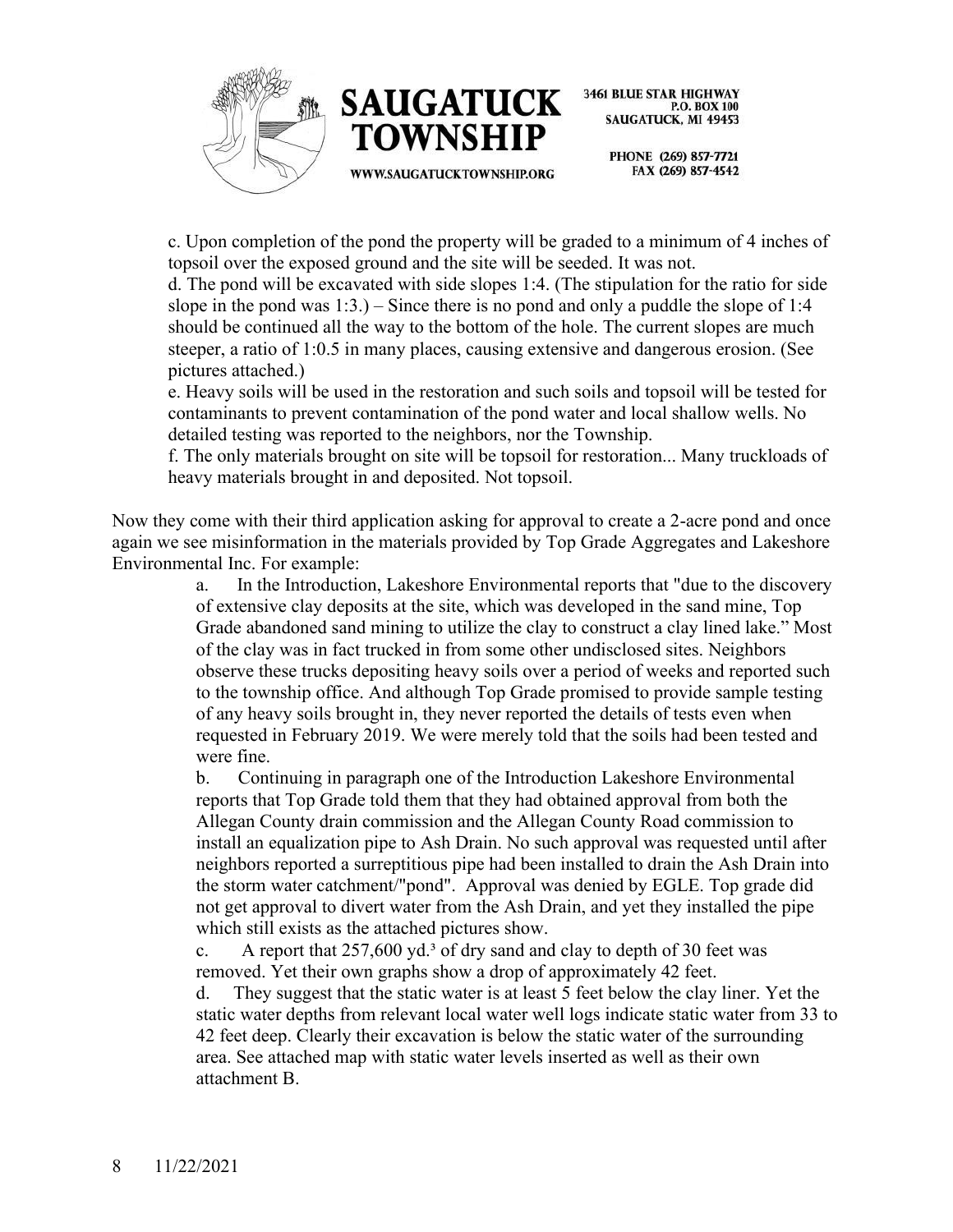

> PHONE (269) 857-7721 FAX (269) 857-4542

e. Finally, and most egregiously, they report that the planned excavation AND RESTORATION HAS BEEN COMPLETED. NO IT HAS NOT. The excavation may be complete, but the restoration is far from complete.

In summary we request: First, that you deny this application for a 2-acre pond. The maximum death of the so-called "pond" will be 6 inches to 2 1/2 feet at most, and even with the possible storm creating the hundred-year flood, their own report indicates this still will not create a workable pond. Second, that you require Top Grade to meet their obligation to restore this space including, to bring the slope of the hole into compliance with safety standards which will prevent further erosion and danger. And to cover the disturbed area with 4 inches of topsoil as initially required. Third, that you require Top Grade to consult with experts on sand mine reclamation, such as the Outdoor Discovery Center, and follow their recommendations to create a green space. At the time of Top Grades initial application, Ross Veltema (TG owner) turned repeatedly to the audience asked us to consider what would be created, a beautiful pond that would enrich the neighborhood and property values. What we have instead is a dangerous eyesore with the mosquito breeding puddle at the bottom. Please require top grade to make this right. Thank you for your work on behalf of we, the citizens of the Township.

2. Dayle Harrison, 3108 62<sup>nd</sup> St, said it was time to bring the project to a close. Noted that the water table would never be sufficient to fill the pond, and that it was fair and reasonable to request that more fill be brought in and that the slopes be graded at ratios of 1:4 or 1:5. Harrison said that the pond has many safety issues as it is an attractive nuisance. Harrison encouraged the mining to stop. Harrison was unsure if an SAU was appropriate in the situation, and that perhaps it should be a citation on the prior application. Harrison asked to let the neighbors heal from the mining experience, and asked that the PC deny the SAU and require additional fill, re-sloping, and plantings to create a natural environment.

3. Steve Hickok, 6092 133rd Ave, gave background on when the applicant shared a graphic of what the site would look like after restoration. Mentioned that the neighbors had to suffer through the project. Hickok was concerned with the PC and their ability to enforce conditions. Hickok noted that it had been a lot of work for neighbors to make sure conditions were adhered to and that TG had failed to meet many of those conditions. Noted that if the site now were to be compared to the original graphic, it looks nothing like what was promised. Hickok inquired about the trucking route and asked that it be expanded to include Old Allegan Rd.

4. Ed Welk, 2557 Lakeshore Dr, spent 10 years on the PC, just retiring this year. Welk said that the hardest vote he ever made on PC was on this project. Welk noted that the only reason he approved it was because he felt that denying it would result in litigation. Welk agreed that much of what the applicant set forth did not happen, and suggested that lack of enforcement was a possible reason for the applicant's failure to satisfy conditions of the original SAU. Welk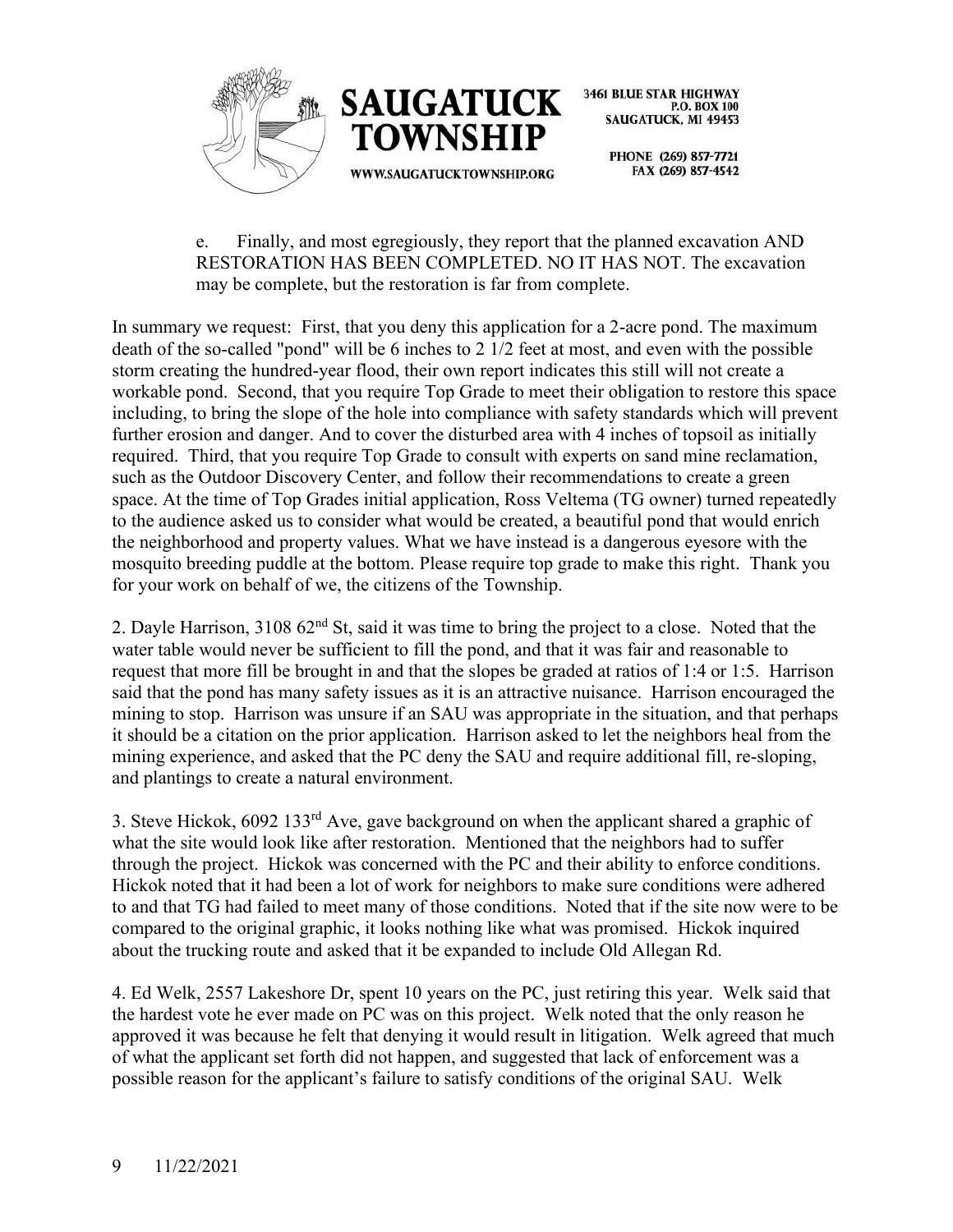



PHONE (269) 857-7721 FAX (269) 857-4542

expressed concern with lack of enforcement for future projects and said the TWP needed an enforcement body.

5. Gene Adamczyk, 6045 133rd Ave, said that the mining project was detrimental to the community and that TG had taken advantage of both the TWP and the neighbors. Adamczyk wanted the TWP to uphold the conditions of the original SAU and have TG restore the site.

6. Tom Burgin, 6117 Ravines Ct, said he lives about a quarter mile from the site and that he has been impacted by noise coming from the site. Burgin walked the site and noted the steep slopes and that the site, as it is presently, is a scar. Burgin supported Jane Dickie's letter. Burgin expressed that the conditions that were put in place were intended to be an alternative to litigation with TG. Burgin insisted that TG acted irresponsibly and was not good corporate citizens to our community. Burgin noted that there was no way to enforce conditions and wondered how the community could trust the applicant who had already failed to satisfy the conditions of the original SAU.

7. Eric Ellison, 6050 133rd Ave, agreed with neighbors who made public comment, and said that the applicant had gotten what they wanted, but had not fulfilled their responsibility to restore the site. Ellison said that if anyone visited the site they would agree that it is not aesthetically pleasing. Ellison wanted TG to live up to their responsibility and restore the site to either a pond or green space, but that the site cannot remain in its present state. Ellison said that it appears that TG's intention is to do nothing by introducing a mystery buyer that may or may not come to fruition. Ellison was very concerned that the mention of the buyer was just a ploy for TG to get out of having to do any restoration to the site, allowing TG to get the sand that they wanted and to leave the site without having done any restoration. Ellison said he was sorry that for some reason TG could not figure out how to fill a pond; Ellison lived in a community with a lake and so he knows that engineering wise it can be done. Ellison said that the applicant must be held accountable to figure it out and to make it right.

Veltema said that he has created ponds in residential developments in other communities and that he knows how to do it, and that his intention was to do the same with the site in question. Veltema said the only reason everyone is upset is because the site was supposed to be covered in water. Veltema agreed that the site does not look good in its present state. Veltema said the reason he stopped with the restoration process was because he had a buyer for the property who wanted to purchase it as is, and he wanted to reach an agreement with the Township on how that would look. Veltema said he did not think any trucks were needed or that he would have to import anymore clay or topsoil because the site is on 33 acres with spots which have 18" of topsoil that can be used for restoration. Veltema said the only reason he stopped with restoration was because he ran into the mining deadline. Veltema also relayed that when mining he encountered a lot of clay and began the process of shifting to a clay-liner strategy to fill the pond as opposed to tapping into the water table. Veltema said it was not true that he is trying to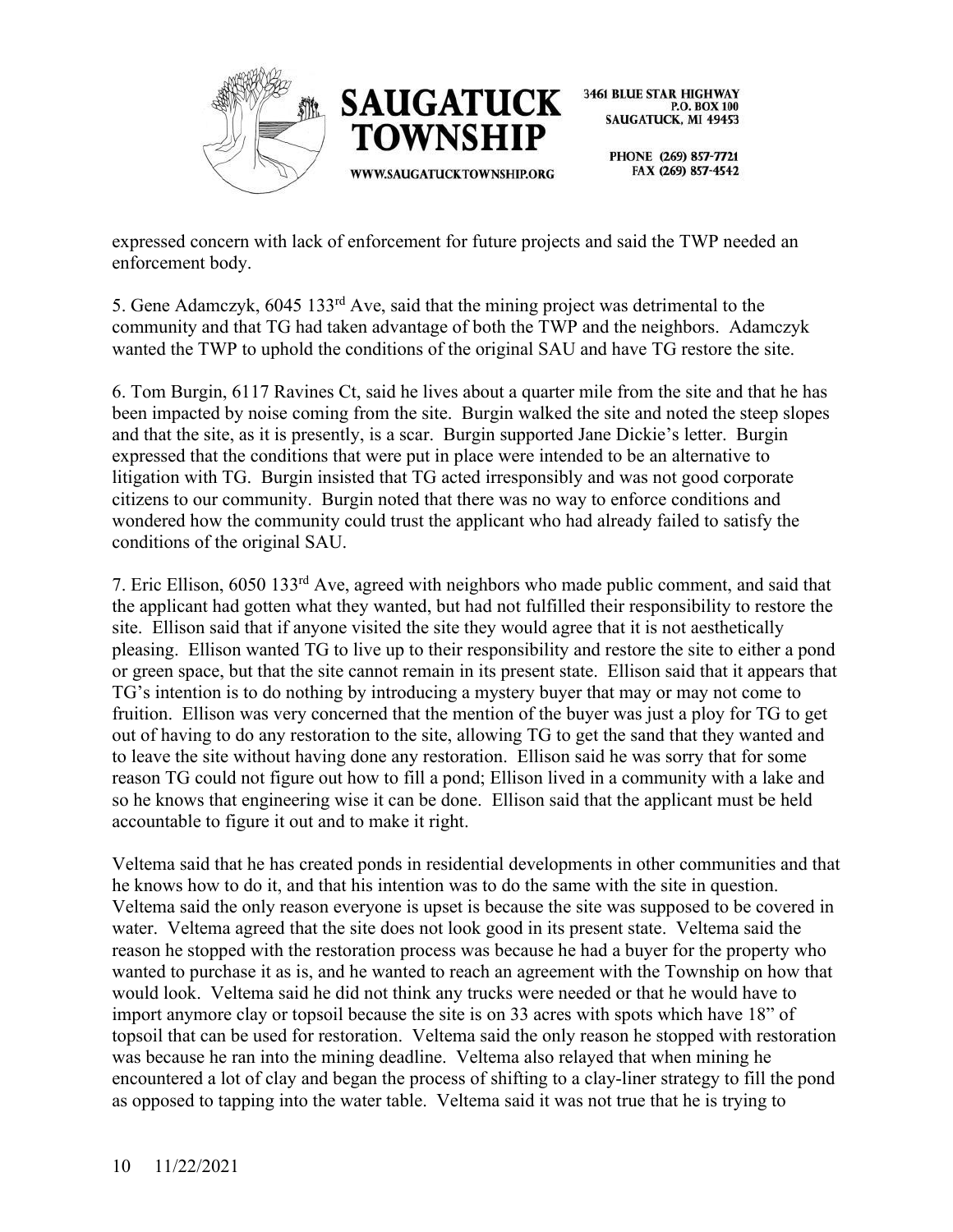

> PHONE (269) 857-7721 FAX (269) 857-4542

abandon the project, rather he kept running into hurdles, and he was willing to work through this with a reasonable outcome.

Wells noted that correspondences were received from Harrison and Dickie, on file with the TWP.

Wurth mentioned that Veltema said his intention was to "make it right," and asked how far off Veltema's vision of "making it right" was from what was originally agreed to. Wurth suggested that it was far off given that the conditions of the site did not allow for the original plan. Veltema explained that what was originally permitted was a hole 1/3 larger in size than the present hole that was to have water 8-11ft above the bottom of the hole. Veltema now suggested having less to no water in the hole, re-grading the slopes to 1:4, and adding 4" of topsoil from soil onsite. Veltema thought the TWP was going overboard with the requirement to haul in top soil.

DeFranco asked Wells if the TWP collected a performance bond from TP for the original SAU. Wells said that TG had provided the original performance bond, but was unsure if the account was still active.

#### **Israels closed the Public Hearing**

Helmrich thanked Welk and Harrison for speaking and for their many years of service on the PC. Helmrich thanked Wells for doing a fantastic job with her summary to the PC and members of the public for bringing forth important information. Helmrich underlined that the original approval of TG's SAU was in June 2018, and now in November 2021 all five members of the Board were not on the Board in 2018 and out of seven members of the PC, only one, Chairperson Israels, was on the PC at the time of the decision and voted against the SAU. Helmrich noted that the TWP also had a new Zoning Administrator and TWP Manager since the SAU approval in 2018. Helmrich noted the great number of items that were not per the approved plan, and that there was a huge trust issue here and he was unsure how the PC or TG could address that. Helmrich thought it was important to bear in mind how much of the original plan had not been followed. Noted that this issue dovetails with the issue of enforcement, and Helmrich encouraged all step-up enforcement measures in the TWP. Helmrich encouraged PC members to speak to members of the Board about the issue of enforcement.

Israels recounted being on the PC when TG applied for their original SAU, noting that those meetings were difficult and a decision was not made in a single night. Israels noted she had conferred with lawyers at a TWP meeting who said that there was no way to stop the mining project, but thought that if the TWP could not stop it that they should look for ways to make it better. Israels noted that she voted against the SAU primarily for health reasons knowing that there were people in that area with asthma and other health issues for which sand mining would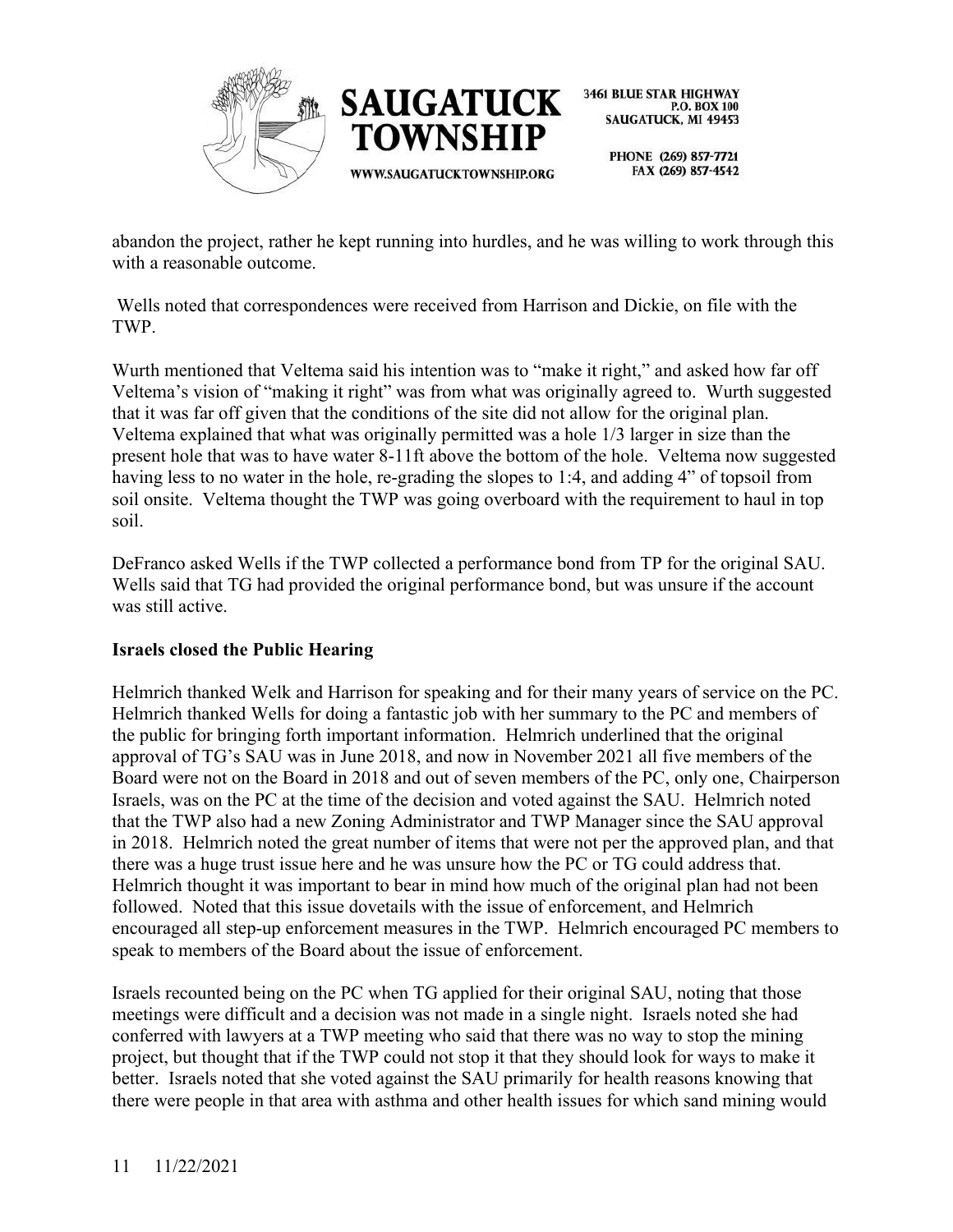



> PHONE (269) 857-7721 FAX (269) 857-4542

be detrimental. Israels noted that after the project started there were continuous problems with no recourse. Israels explained that the TWP developed a reporting form that the Dickies, who represented impacted land owners, would aid residents in filling out and sending on to TG. Issues included hauling at high speeds and operations occurring after hours. Israels said that in retrospect the TWP has always been correcting mistakes and continues to correct them, and Israels felt bad about that. Israels thought the project should be put back together as promised.

Ihle asked the applicant if the pond was already clay-lined. Applicant confirmed that to be the case. Ihle wanted the public to understand that the site would never be a wet pond or what is traditionally thought of as a pond. Ihle said he went out to the site and found it unsightly, and believed it to be that way due to neglect. Ihle noted that once topsoil is put down it must be seeded to hold, it had to be maintained regularly, and that soil will inevitably erode and must be restored again. Ihle referenced the applicant's comment about there being a potential buyer for the site who is good with the site as is, but Ihle does not think the TWP is good with the site remaining as it is. Ihle noted that TG is a good company that knows how to do such a project correctly, but this project was not done correctly. Ihle believed the site should be restored according to the original approval and knew TG could do so if they wanted to. Wurth inquired about the disconnect between what the TWP's and Veltema's respective visions for the site. Veltema said the respective visions are close, and that the difference is that wells were not constructed to fill up the pond. Wurth said that the PC had moved on from wanting water at the site. Veltema said that the original plan called for the removal of an additional 100 cubic yards of sand to breach the water table. Wurth said to take filling the pond out of the equation, and asked what then separated the TWP's vision from TG's vision. Wurth said that he thought the PC wanted to restore the site to a viable natural setting that looked aesthetically pleasing and asked the neighbors if there were any objections.

Helmrich noted that there was a comment that the PC might request that TG and the TWP work with an expert, such as the Outdoor Discovery Center, on a reclamation and restoration plan. DeFranco noted that he had an existing meeting with the ODC and that PC members and staff could join and ask about developing a restoration plan given that the PC are not experts on the subject. DeFranco agreed with Wurth's sentiment in wanting to see something natural for the site and not necessarily needing a water-filled pond to meet that goal. DeFranco said that he understood the biggest point of contention between the applicant and the TWP to be the applicant's unwillingness to bring onsite dark, organic, friable loam to use as the 4" of topsoil, which DeFranco thought was a critical measure in the site's restoration. Wurth asked if the topsoil onsite doesn't already meet that standard. Wells said staff was onsite and the soil present does not meet that standard, but could have the soil tested to confirm. Veltema acknowledged that the slopes could have better quality soil. Koella said he would work with Wells to satisfy the 18 conditions identified in the staff report, and that TG's biggest challenge was deciding in which direction to take the project. Koella was in support of TG's SAU application because to deny the current application would delay the project, and Koella was interested in getting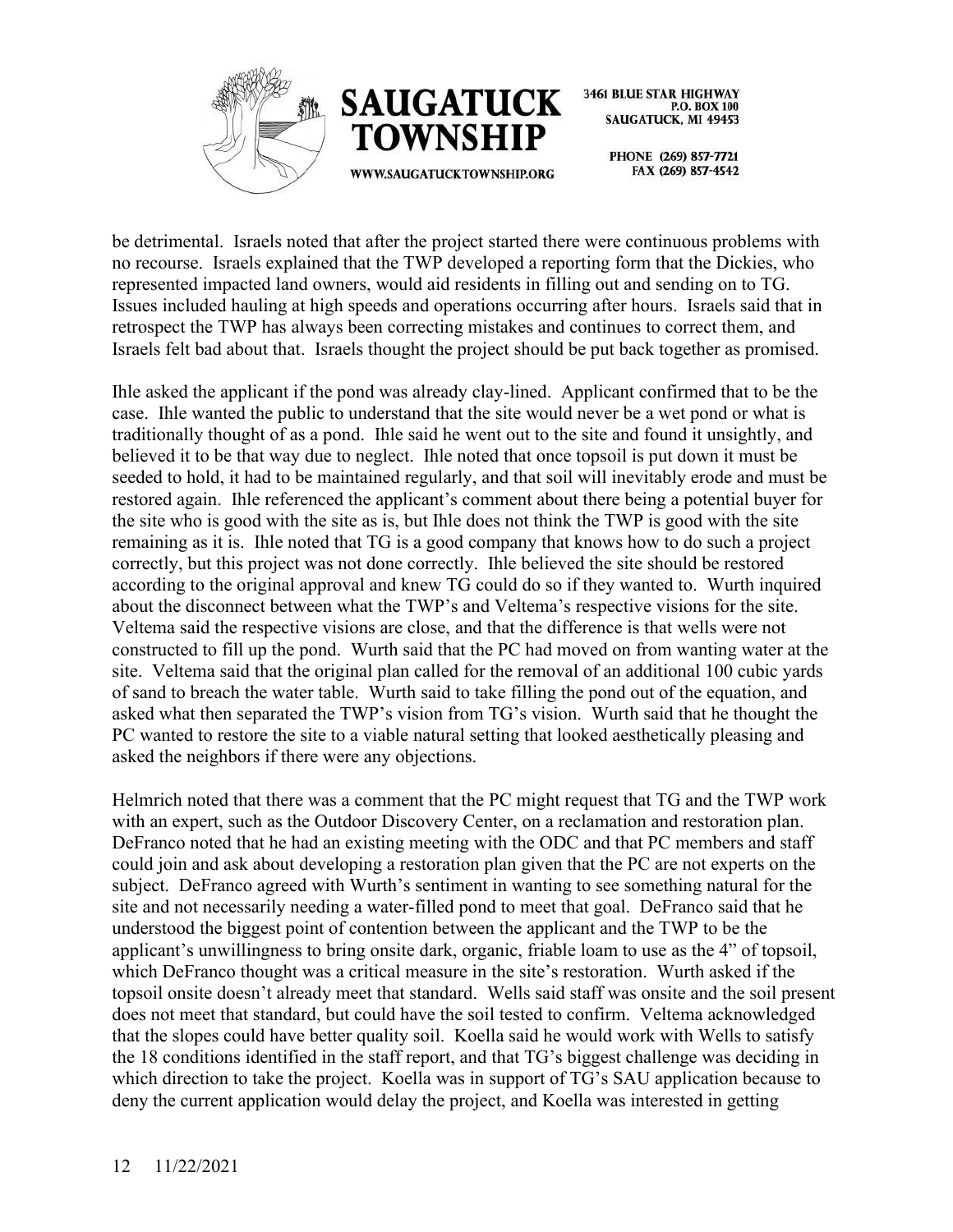



> PHONE (269) 857-7721 FAX (269) 857-4542

whatever expert, be it the ODC, out on site to get the project moving. Veltema agreed with Koella that he wanted to get the project moving, whether the outcome is selling the property to the neighbor or creating wetland banks. Veltema said we was willing to work with the TWP on a plan to improve the site, but would like it to be reasonable to justify it financially.

Adamczyk suggested filling the hole with clay so that a pond might be possible. Veltema noted that when the ash drain emptied into the pond, it held quite a bit of water. Hickok noted that when the ash drain was emptying into the pond it was actually eroding the clay liner of the pond exposing the sand below.

Wurth recommended that the applicant come back to the PC in the near future with a proposal that would meet the TWP's needs. Israels asked the applicant if it would be acceptable to take into account the 18 conditions identified in the staff report and the 3 points outlined in the correspondence from Jane Dickie. DeFranco asked if the suggestion was to make a motion or to table the SAU application. Israels said the suggestion was to table, and asked if DeFranco had anything to add. DeFranco said that the project in question caused a great deal of stress for the community and impacted many residents' lives. DeFranco made note of the five well studies included in the Lakeshore Environmental report to the PC, and said that each of those wells represented a family in the community that was unsure whether their water would be contaminated due to the mining operation. DeFranco noted that as the project proceeded, the community lost trust in the applicant. DeFranco said that as a PC member he is interested in moving forward with the applicant to remedy the issues, but noted that the PC would need to address the present distrust. DeFranco believed that to move forward with the applicant it was necessary for the PC to engage some outside guidance to feel comfortable that the conditions being required would satisfy the goals of the PC for the site. DeFranco believed that part of any tabling would be the engagement of an outside consultant. Webster noted the job of the PC concerned protecting the health, safety and welfare of TWP residents, and that the site presently is unsafe and that is concerning. Webster agreed with DeFranco that the PC should consider engaging an expert along with the applicant to determine what could be done to make the site safe and usable. Webster also thought it was important to do so for the residents in that area of the TWP. Ihle reiterated the commissioners should not expect that the site could ever hold water, but agreed with DeFranco that there could be other viable options for the site. Wurth said the PC needed to determine a course of action.

Veltema said that the site was private property, not a community park, and that the applicant may very well develop it. Veltema said he would like some input on how the site could be restored, and that he would come up with some ideas with Koella, integrating Wells' input, that he would bring back to the TWP. Veltema said he was fine with the PC comparing his future plan with an outside opinion, but he would first like the opportunity to come back to PC with a plan that accomplishes the vision outlined in commissioners' comments from the meeting. Webster asked if the PC was postponing a decision on the SAU application and allowing the applicant to come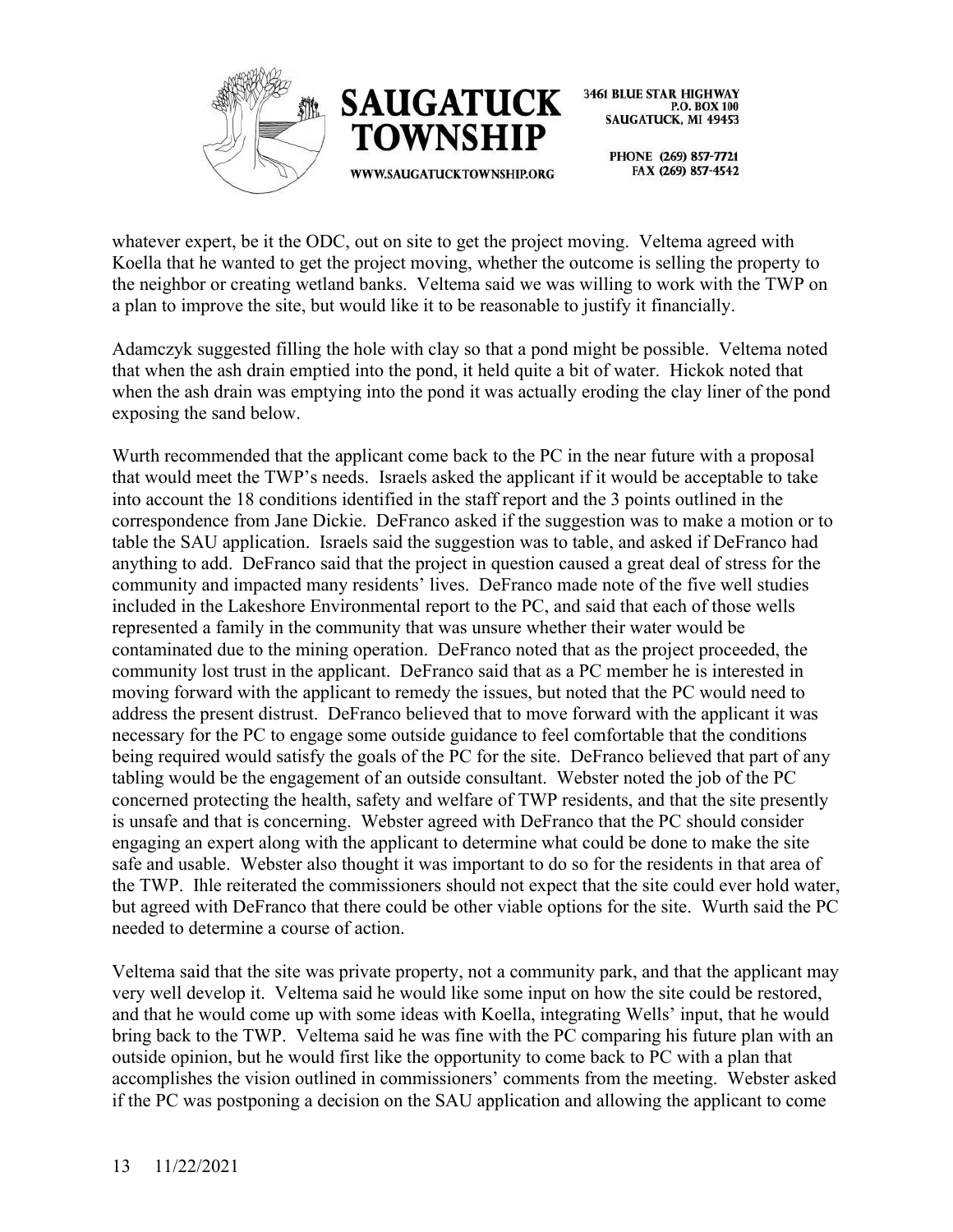



> PHONE (269) 857-7721 FAX (269) 857-4542

back with revisions. Webster requested that any future amendments take into consideration all that was said at the present meeting by commissioners, staff and the public. DeFranco asked if the applicant could provide cross sections of each side of the mining pit in their amended plan. Veltema agreed to provide cross-sections and more detailed drawings.

Israels asked it was true that PC members were interested in having an expert from ODC working with them. Ground, Wurth, DeFranco and Helmrich said yes. Webster said it would be appropriate to have the ODC review the plan and ODC could be a consultant for the PC. Webster asked Wells to confirm that if the PC postponed a decision there was no need for an additional public hearing and if the PC rejected the application there would have to be a new public hearing if the applicant resubmitted an application. Wells confirmed this to be the case. Veltema said he would be prepared to submit an amended proposal for the January PC meeting.

A **Motion** was made by Webster to postpone the decision on the Special Approval Use Amendment, RJ Prospects and Top Grade, LLC,  $6135$   $133<sup>rd</sup>$  Avenue, between  $60<sup>th</sup>$  and  $62<sup>nd</sup>$ , to reduce the size of the approved pond, Parcel: 03-20-012-005-20, under the conditions that the applicant will provide a new plan that (1) takes into consideration all comments made by commissioners, staff and the public, in person and/or via correspondence, at the 11/22/21 PC meeting and (2) provides more detailed renderings, including cross sections of all sides of the mining site, in the amended plan for the January PC meeting. Seconded by Ihle. The Motion passed by unanimous roll call vote.

# **C. Coastal Leadership Academy**

Helmrich explained that the TWP had been formally accepted to participate in the SW MI Coastal Leadership Academy, which is a joint effort of the MI Coastal Management Program and MI Association of Planning. The purpose of the academy is to put coastal communities together to become more resilient in the face of coastal hazards and provide tools to guide future growth while protecting coastal, natural and cultural resources. The program involves three, three-hour tele-video conferences held on 1/13, 1/27 and 2/10. Helmrich encouraged interested PC members to reach out to Israels. Helmrich asked Webster and DeFranco to share this information with members of the Attainable Housing Committee and Rural Character and Conservation Committee.

#### **7) Old Business**

- **A. Township Board Update: November 10, 2021 Submitted by Board and PC Member Jon Helmrich**
- **The Township Board met on November 10, 2021:**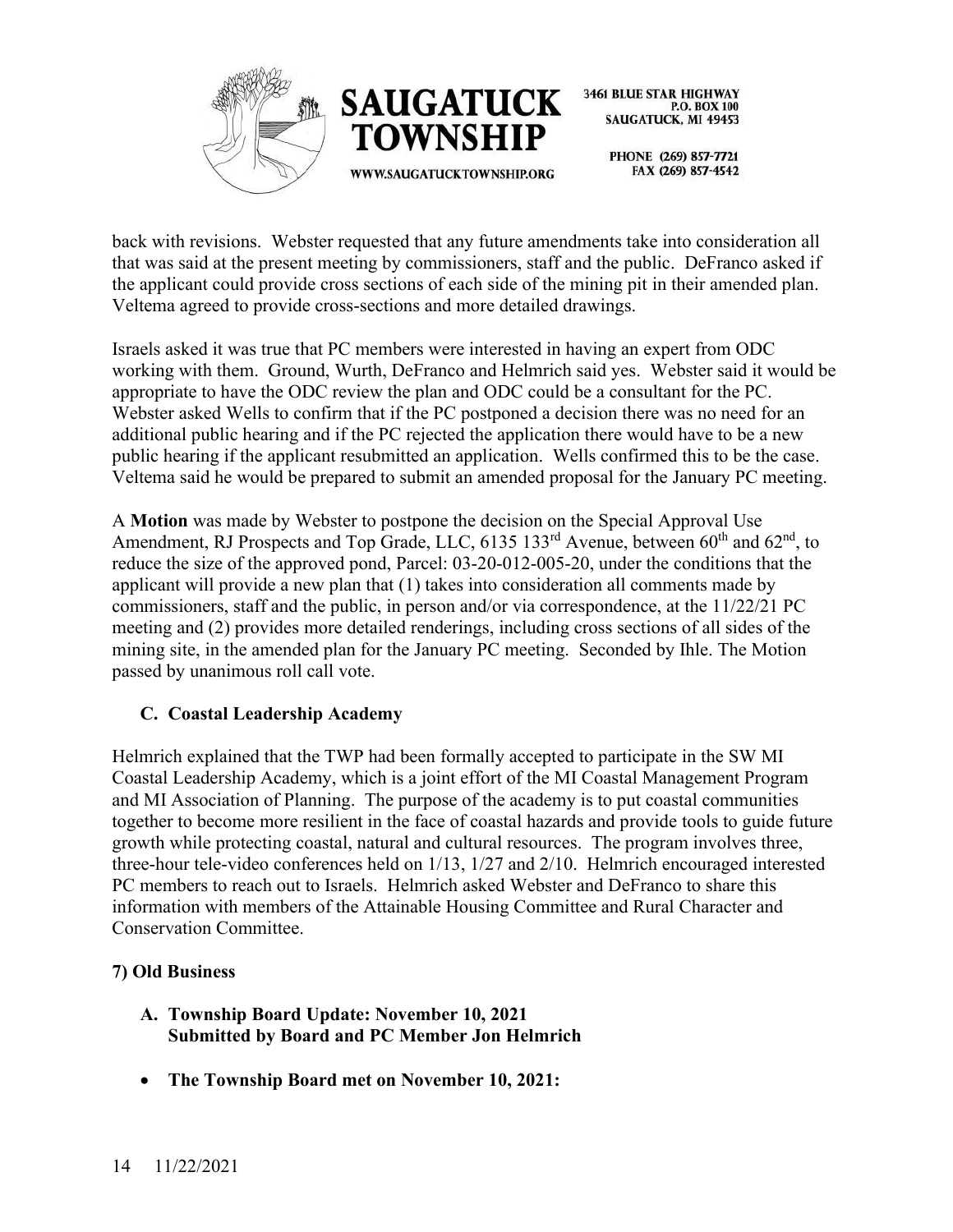



> PHONE (269) 857-7721 FAX (269) 857-4542

- Public Comment was made by Garnet Lewis on the Recycling Committee who are studying single-hauler services for all three communities.
- Voted 3-2 to purchase equipment to allow for hybrid meetings (in-person for the board and Zoom for the public).
- Voted 4 1 to approve a bond resolution to assess and collect payments for the water main extension to the Van Horn properties.
- Voted 5 0 to proceed with Section 2 work by Abonmarche for the planning and design of township hall renovations.
- Reviewed the proposed new logo for Township as part of the Branding study. Board will complete a questionnaire for review by the Branding Committee: Frey, Bigford, and Aldrich.
- Reviewed the Wage & Benefit Review presented by Frey; Osman and Bigford will work with manager on further review.
- Approved the purchase of two Speed Alert signs for Blue Star Highway on either side of Old Allegan Road.
- Approved a one-year plan for the snow removal on Silver Acres Drive to allow Fire Department access to a water source.
- **Next Board meeting is Wednesday, December 8, 2021 at 6:00pm.**

Israels thanked Wurth for putting together his concerns and ideas related to safety on BSH and submitting them to the Board member who is working with the Allegan County Roads Commission.

#### **B. Staff Update**

- Wells noted that Ryan Kilpatrick from Housing Next would be presenting at the December PC meeting
- Special Committees would be providing recommendations at the December PC Meeting

Helmrich noted that the Board, PC, Parks Commission and the three Special Committees would all be submitting their agendas a week before their respective meetings to the TWP to be ensure public notice.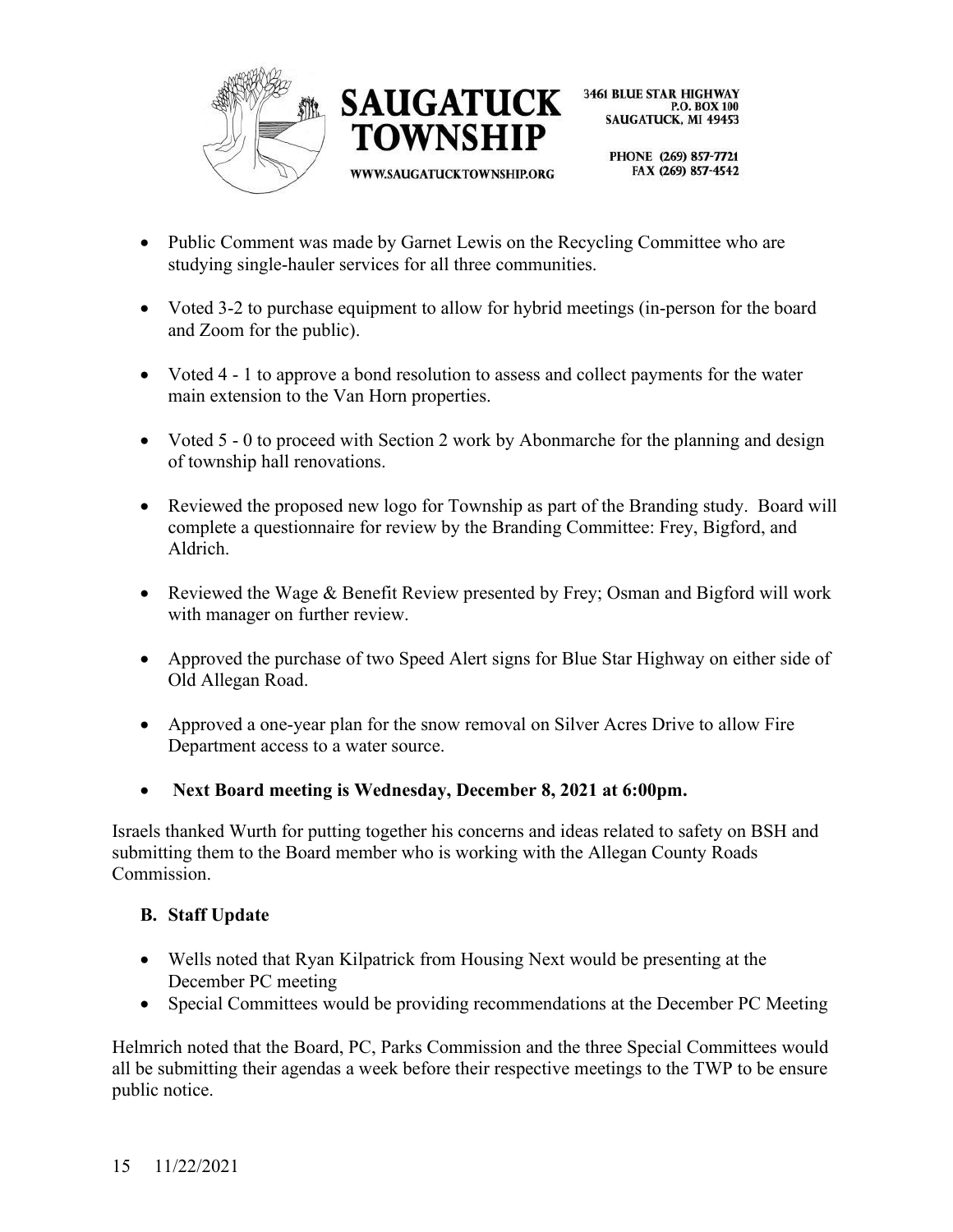

> PHONE (269) 857-7721 FAX (269) 857-4542

Ground and Ihle expressed interest in participating in the meeting with the ODC concerning the mining site at Old Allegan and 133<sup>rd</sup> Ave. DeFranco said he would arrange it.

Israels thanked commissioners for their time and participation in the meeting, TWP staff and Board for making all the processes work, and especially the community and guests for sharing their voices and concerns.

Helmrich echoed the sentiments of Israels, and thanked Israels for all the time and effort put into chairing the PC.

# **8. Adjourn**

A **Motion** was made to adjourn the meeting at 9:44 pm by Webster. Seconded by Ihle. Motion passed by unanimous roll call vote. Next P.C. meeting: Monday, December 13th, 2021 at 6:00 pm.